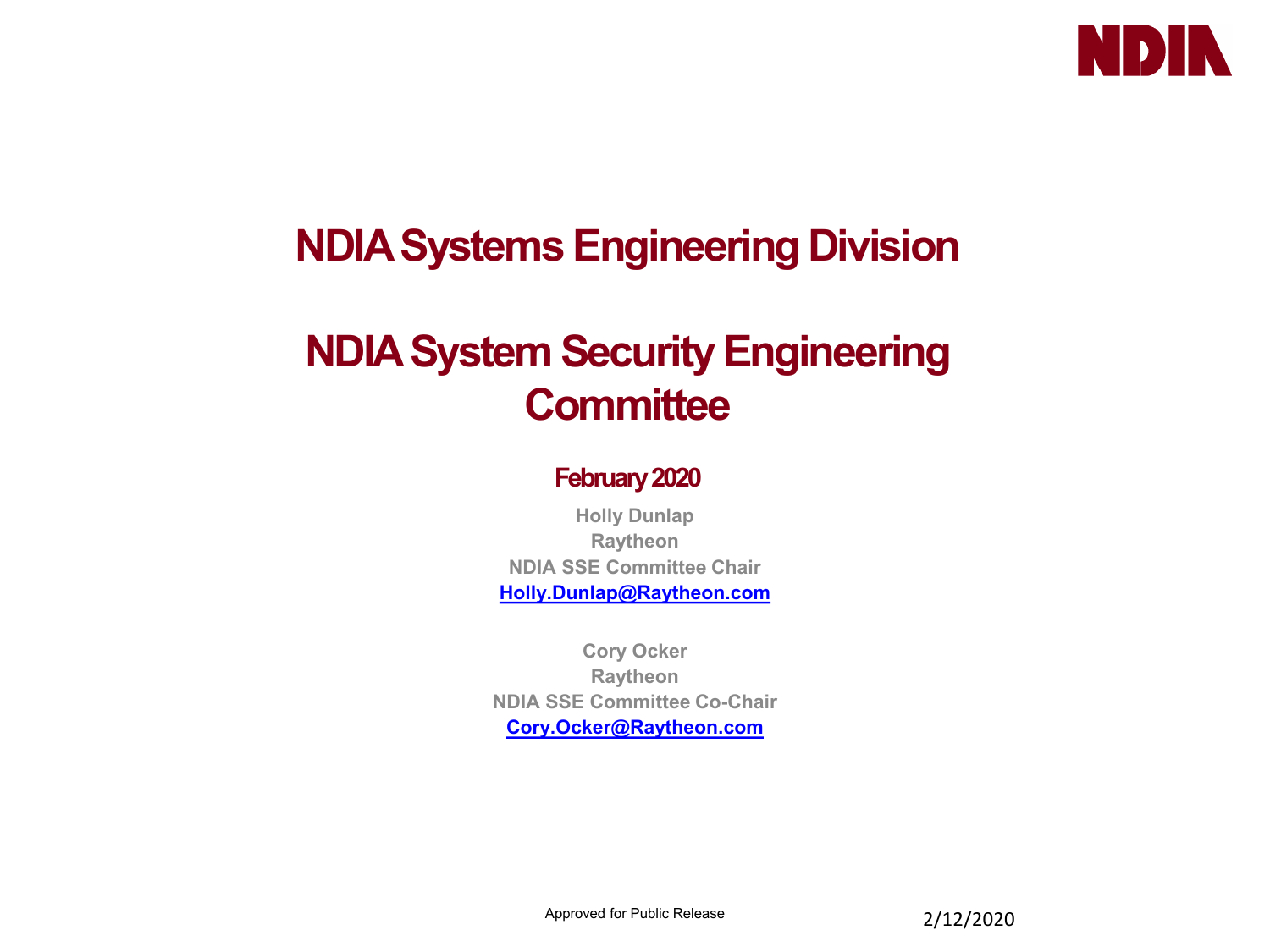



#### **IEEE NDIA INCOSE System Security Symposium, 6-9 April 2020**

**Cyber Resilient Weapon System (CRWS) Work Shop (This week) in McLean**

**AF CROWS Industry Roundtable participation at the end of January in Orlando**

**AF SSE Acquisition Guidance v 2.0 dtd 1/24/2020 received from Air Force incorporating SSE Committee comments**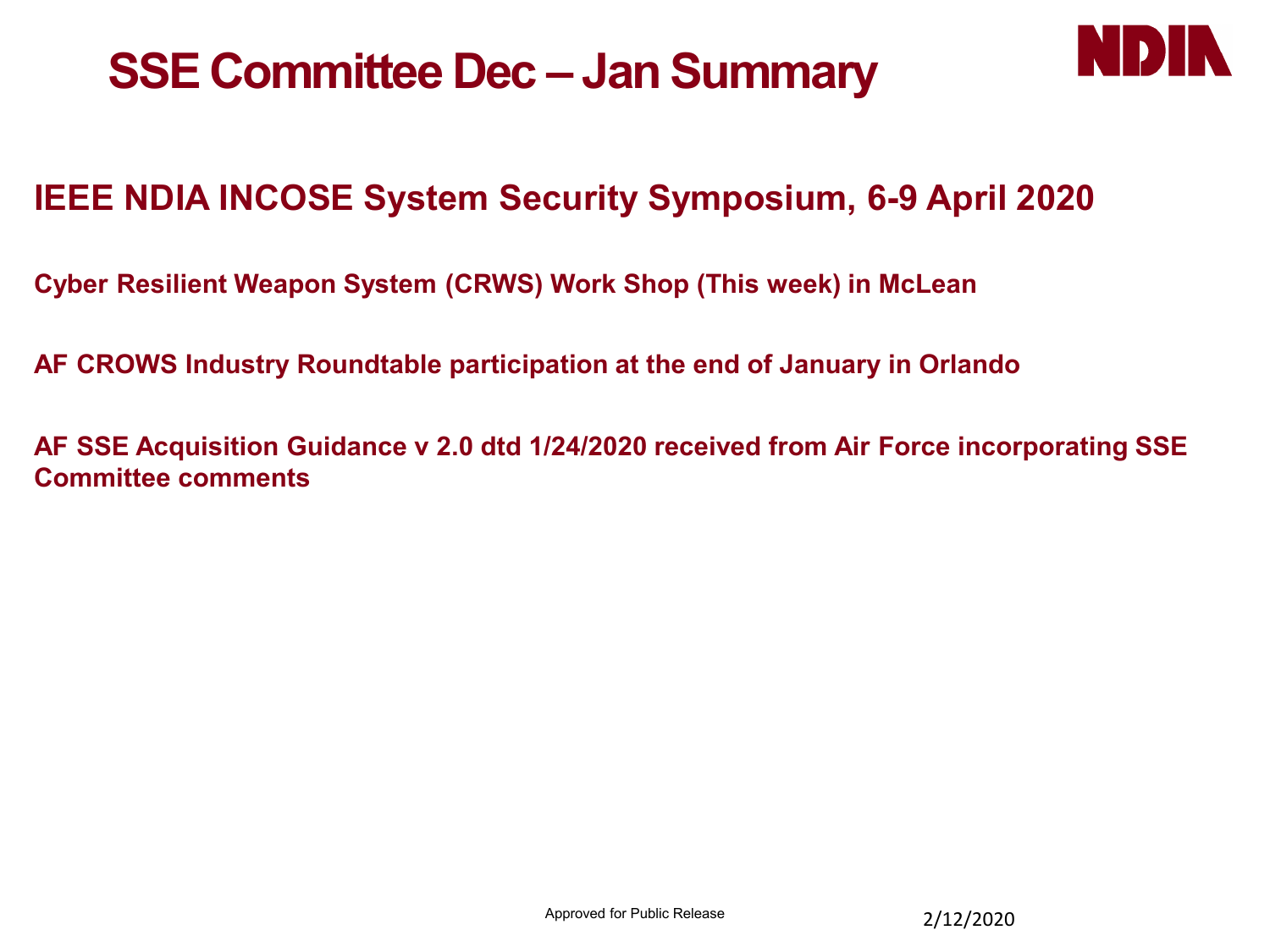

#### **System Security Engineering Committee Meeting Agenda 2 / 20 / 2020 2:00 PM – 5:00 PM EST,**

**Location: Telecon Only**

Call in information: (877)336-1275 Access Code:3019886

#### **Agenda:**

- **Opening Remarks (Holly Dunlap)**
- **Technology and Program Protection (Melinda Reed)**
- **Cyber Resilient Weapon System (CRWS) Workshop Outbrief (Melinda Reed)**
- **Evolution of DoD SW Acquisition and Measurement (Geoff Draper / Cheryl Jones)**
- **Air Force Cyber Resiliency Office for Weapons Systems (CROWS) Roundtable (Holly Dunlap)**
- **Cybersecurity Maturity Model Certification (CMMC) Discussion**
- **Supply Chain Risk Management**
	- **NDIA SCRM Community of Interest**
	- **Pre-draft call for comments NIST Special Publication (SP) 800-161: Supply Chain Risk Management Practices for Federal Information Systems and Organizations**
	- **Feedback on Draft NISTIR 8276: Key Practices in Cyber Supply Chain Risk Management**
- **NMCARS Annex 16 Review & Discussion**
- **NDIA INCOSE IEEE System Security Symposium (Holly Dunlap)**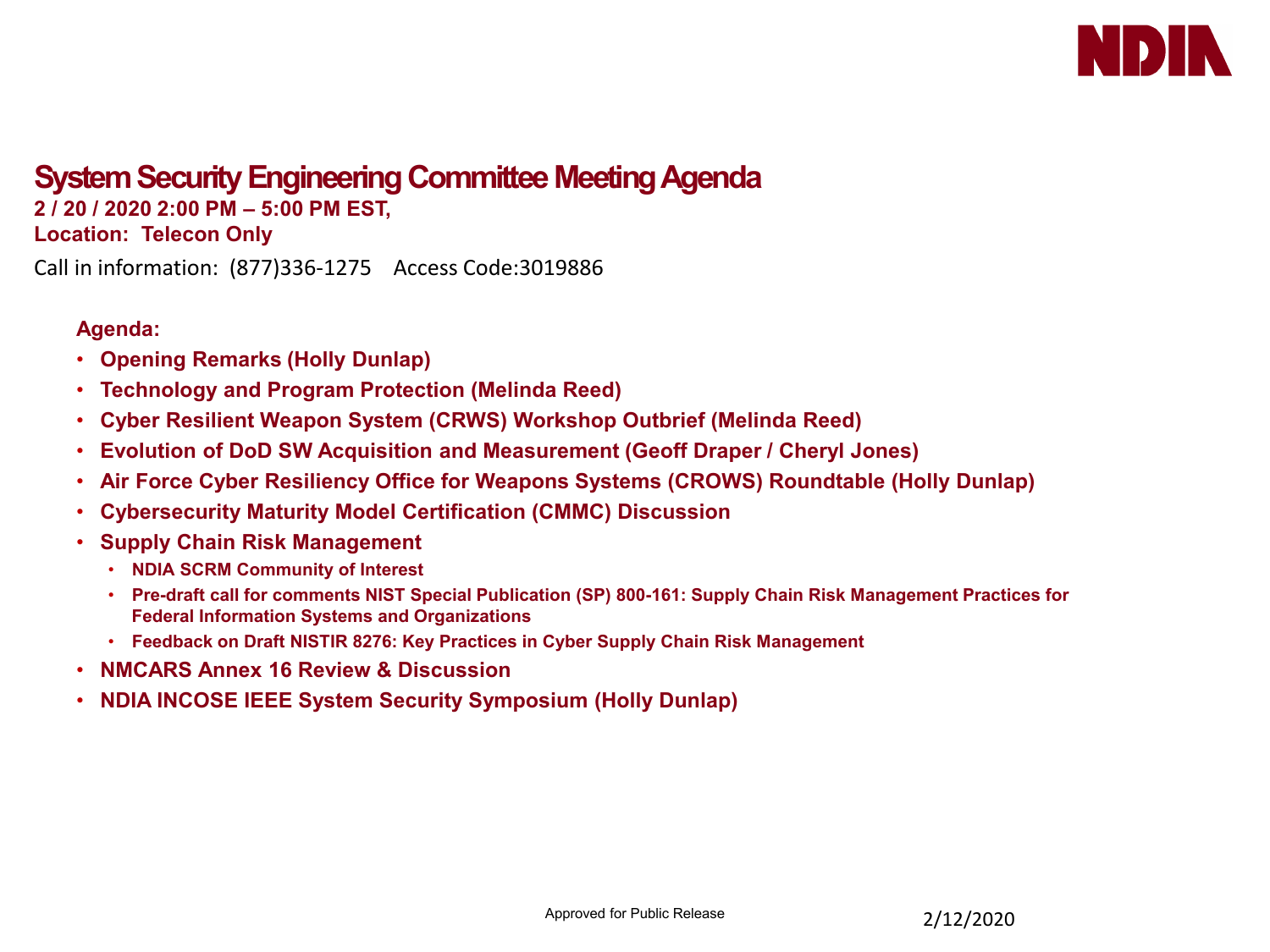## **2020 Plans / Events / Milestones**



**Primary Focus: IEEE NDIA INCOSE System Security Symposium, 6-9 April 2020 Collaboration/engagement with NNSA, JFAC, Services, OSD**

**Support OSD Standardization Efforts – Data Item Descriptions, Work Breakdown Structure, etc**

**Help establish a Software Assurance Committee in conjunction with JFAC**

**SCRM Community of Interest awareness and participation**

**Provide recommendations based on recent NDIA Survey on SCRM**

**Air Force policy review to minimize compliance activities**

**Advocate for a program perspective on CDI – implementation and impacts**

**Standards review, comment, and analyze as appropriate:**

- NIST 800-53 Rev 5 Security and Privacy Controls for Federal Information Systems and Organizations
- SAE G32 Cyber Physical Systems
- Cybersecurity Maturity Model Certification
- NIST Special Publication 800-161 Supply Chain Risk Management Practices for Federal Information Systems and Organizations
- NISTIR 8276 Key Practices in Cyber Supply Chain Risk Management
- DoDI & DoDM 8140 Cyberspace Workforce Management

#### **Review and consider SSE related impacts of 5000.02 update**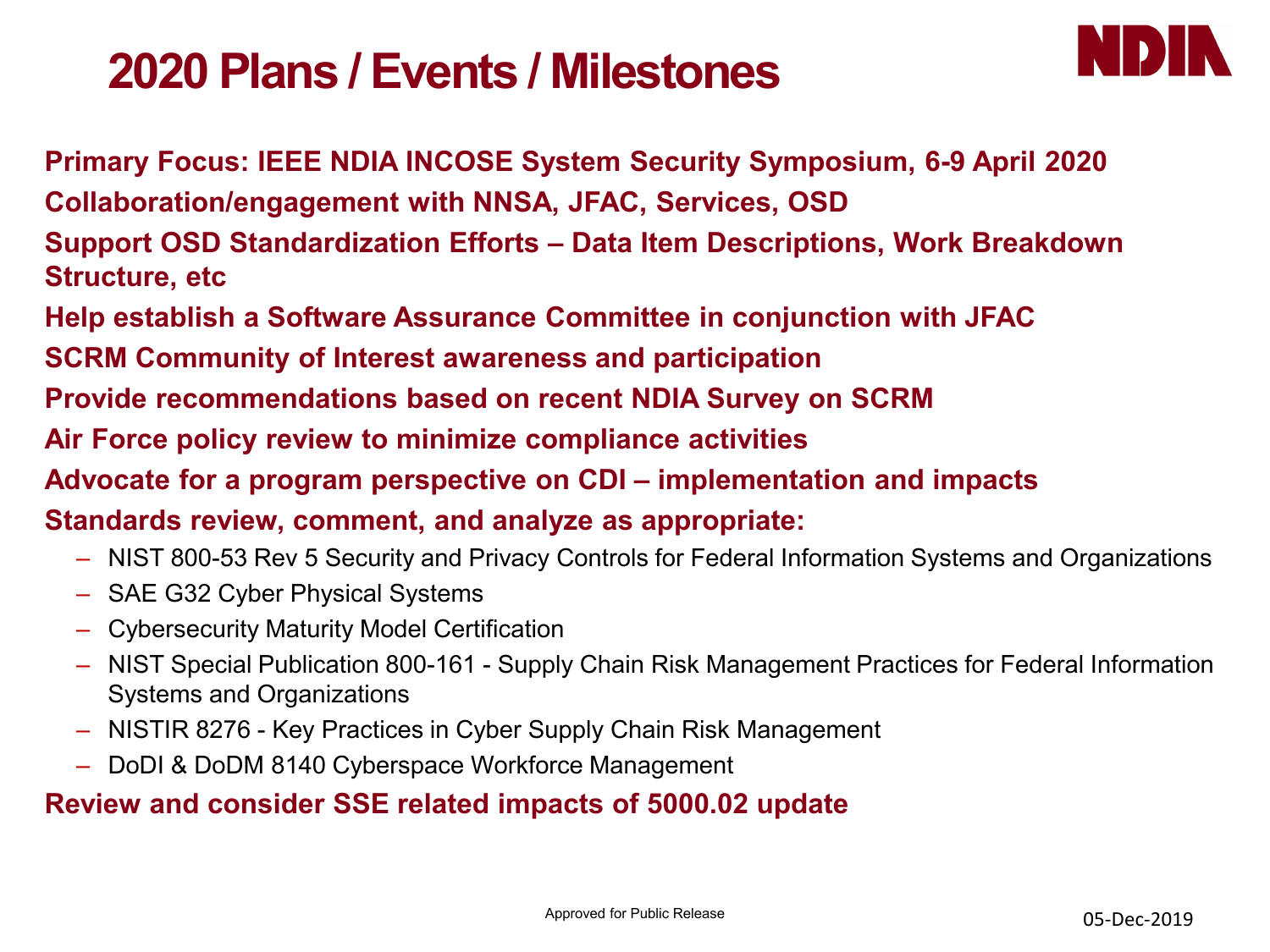

## **Questions?**

Approved for Public Release **5**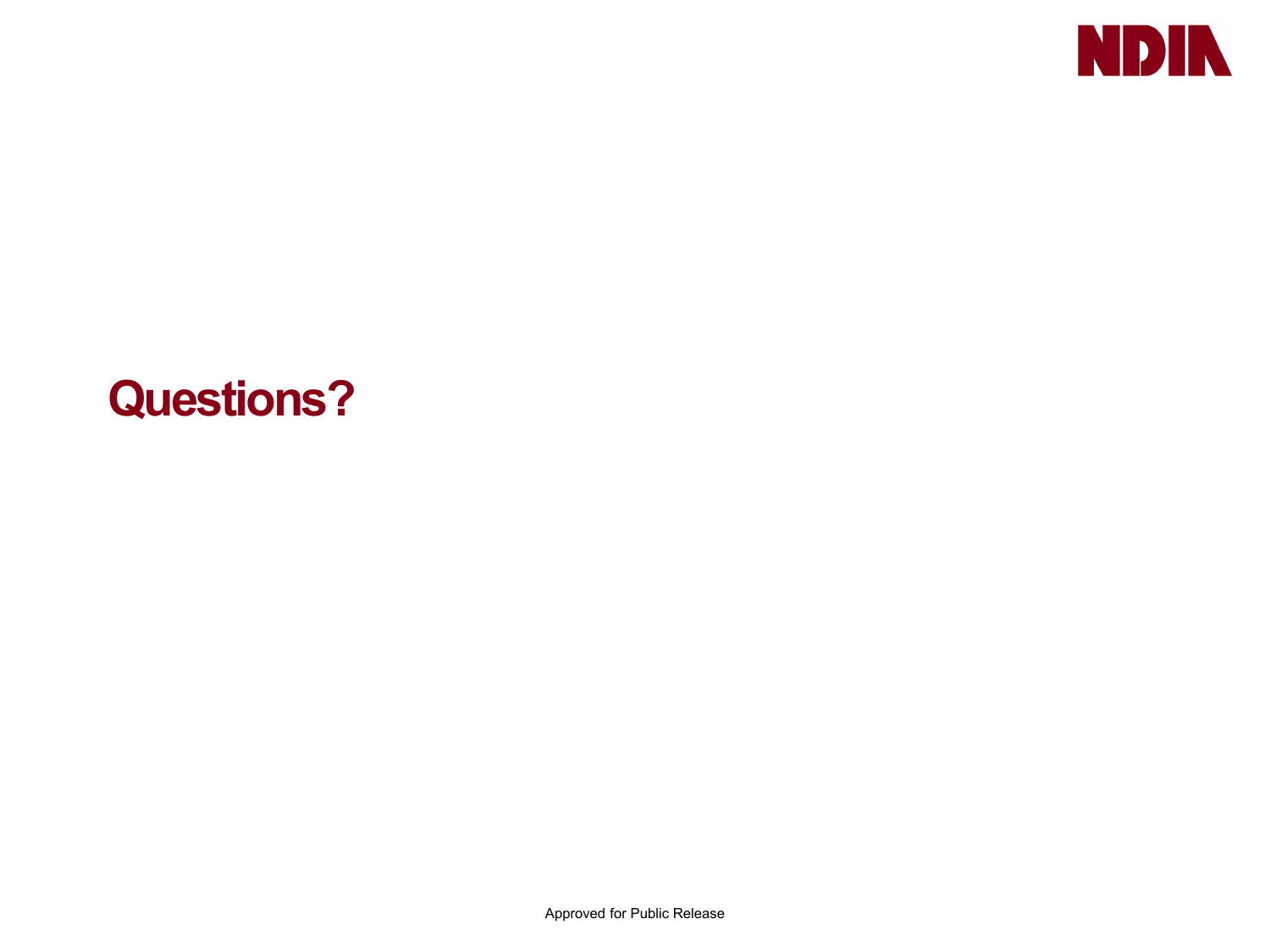#### **Backup**

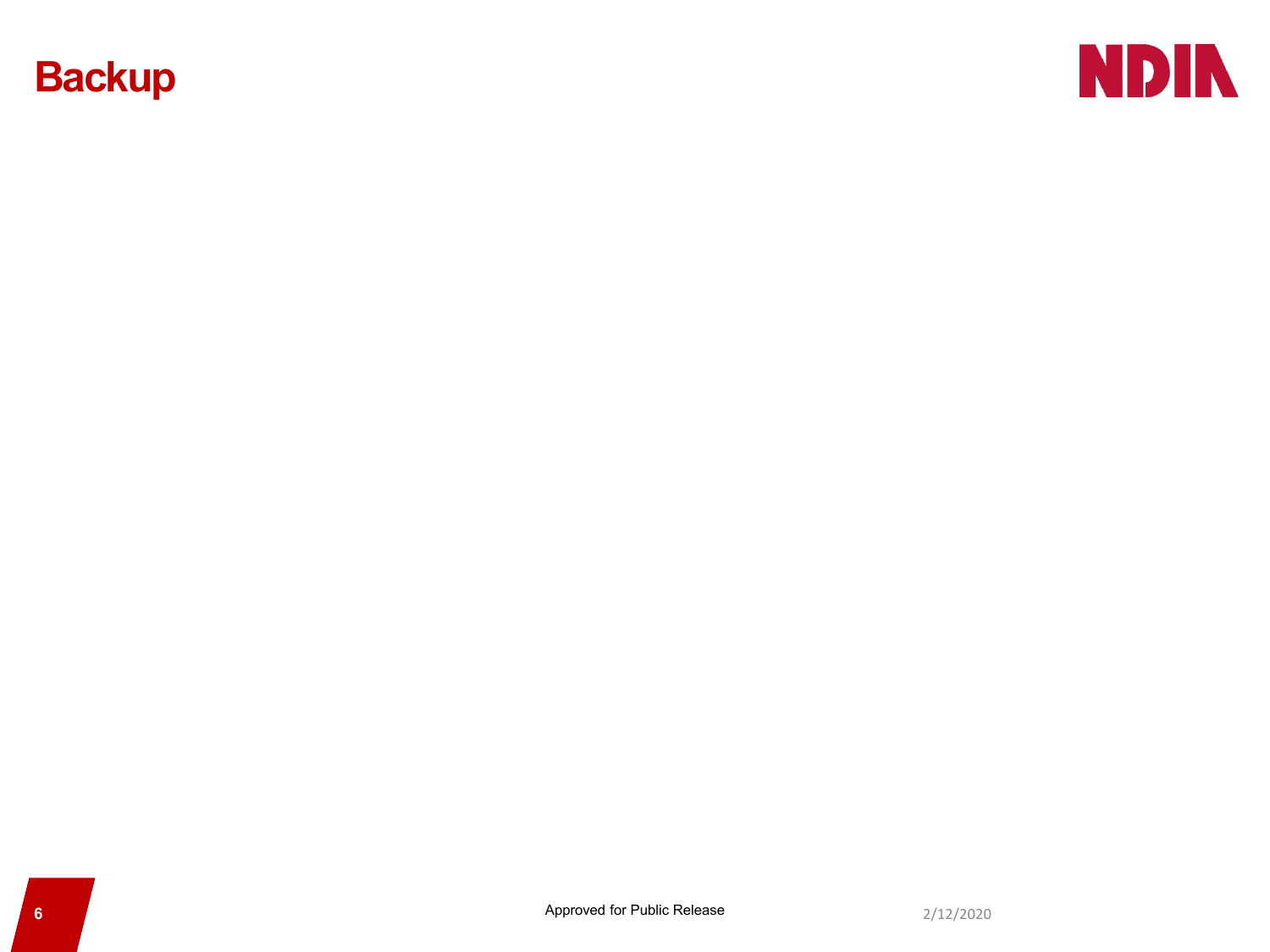# **System Security Engineering Committee**

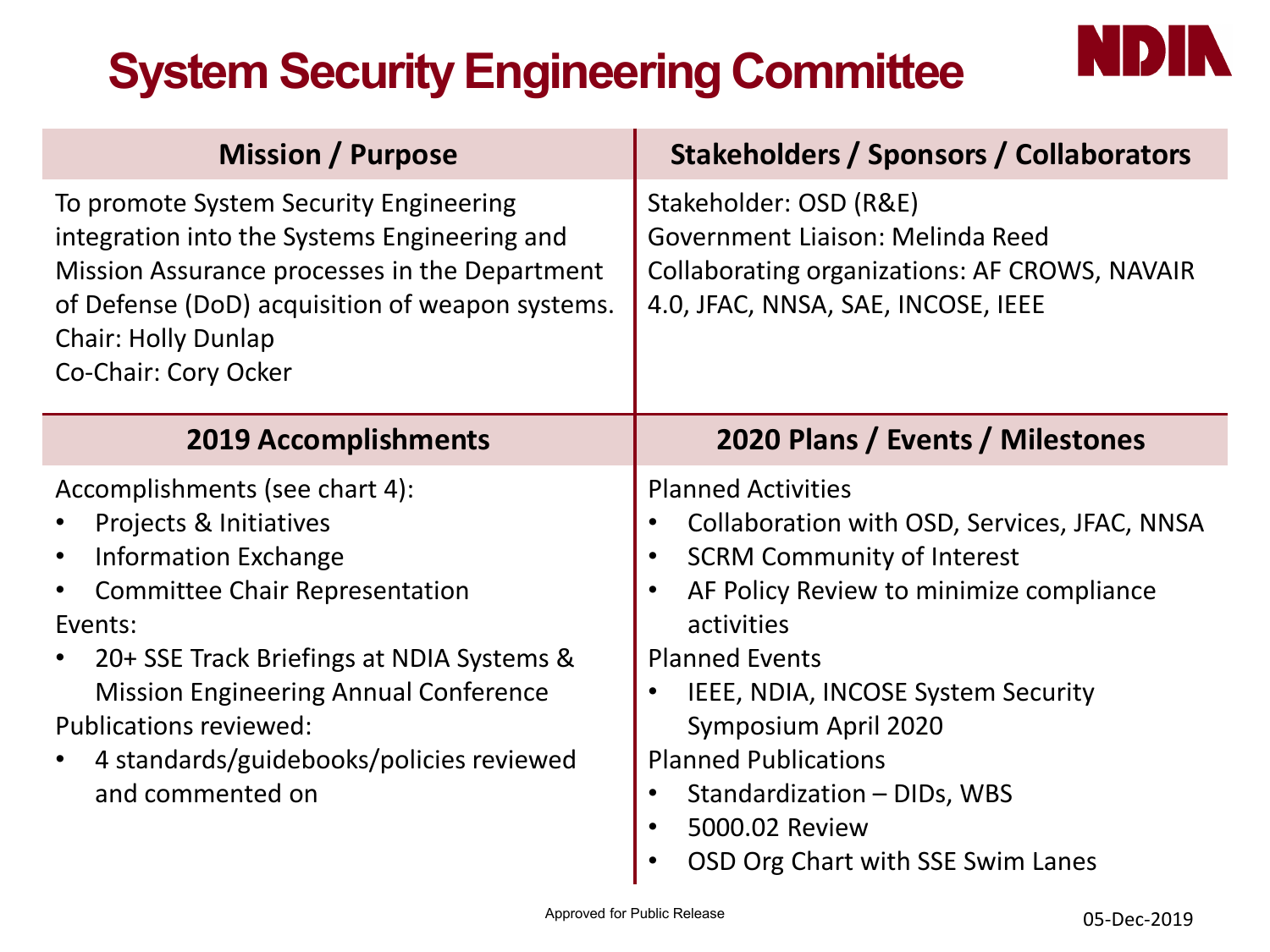## **Mission / Purpose**



*To promote System Security Engineering integration into the Systems Engineering and Mission Assurance processes in the Department of Defense (DoD) acquisition of weapon systems. To foster the development of System Security Engineering methods, tools, techniques, and processes required for the role of System Security Engineers. To provide a forum for the open exchange of ideas and concepts between government, industry, FFRDC and academia. To develop a new understanding of System Security Engineering and the critical role it plays to ensure system survivability in a cyber contested environment.*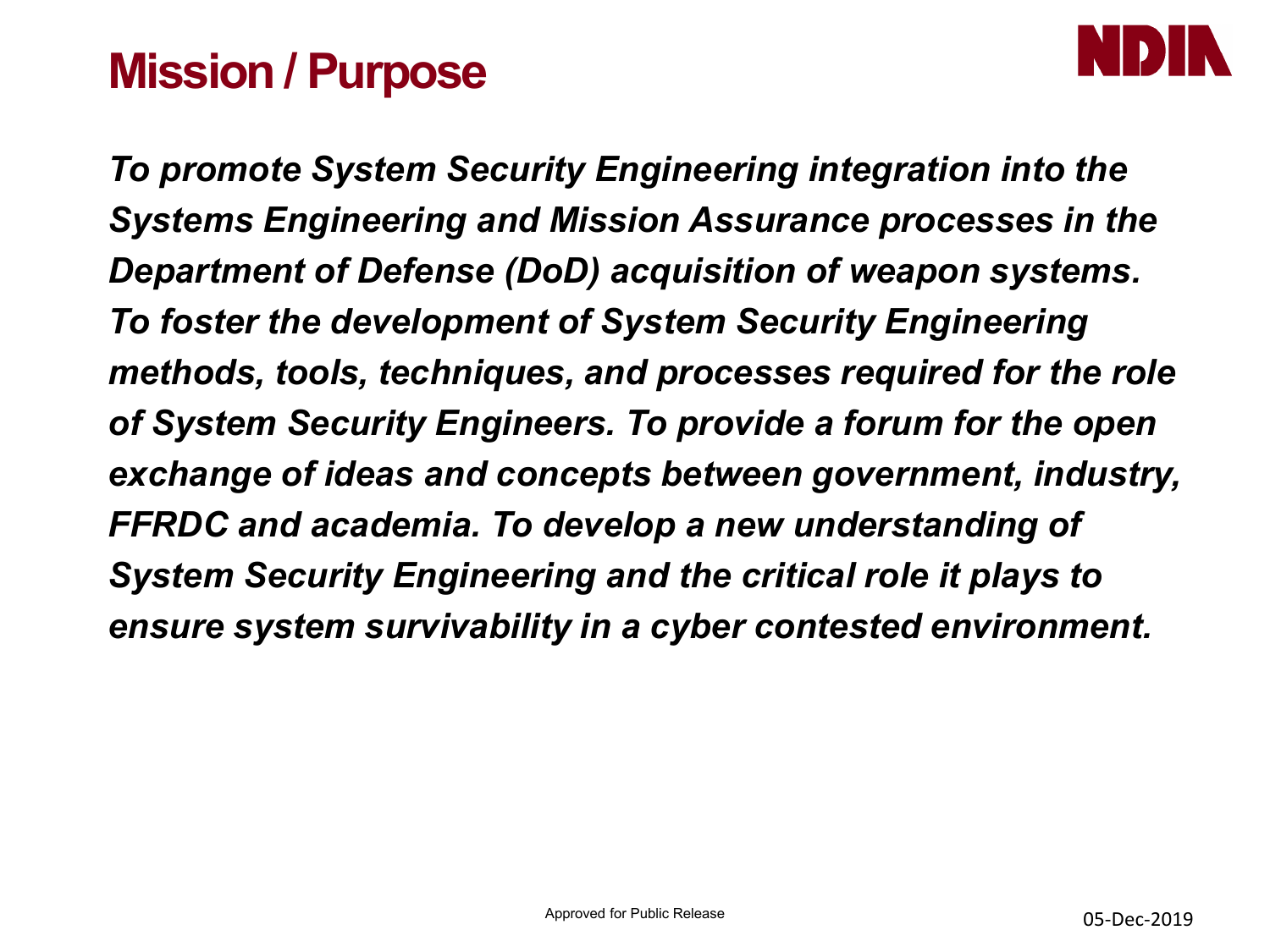



*The System Security Engineering (SSE) Committee seeks to:*

- *Advance SSE technical and business practices within the aerospace and defense industry.*
- *Focuses on improving delivered system security performance including survivability, resiliency, and affordability.*
- *Promote and emphasize excellence in systems security engineering throughout the program life cycle and across engineering and non-engineering disciplines required for a holistic approach to system security and program protection.*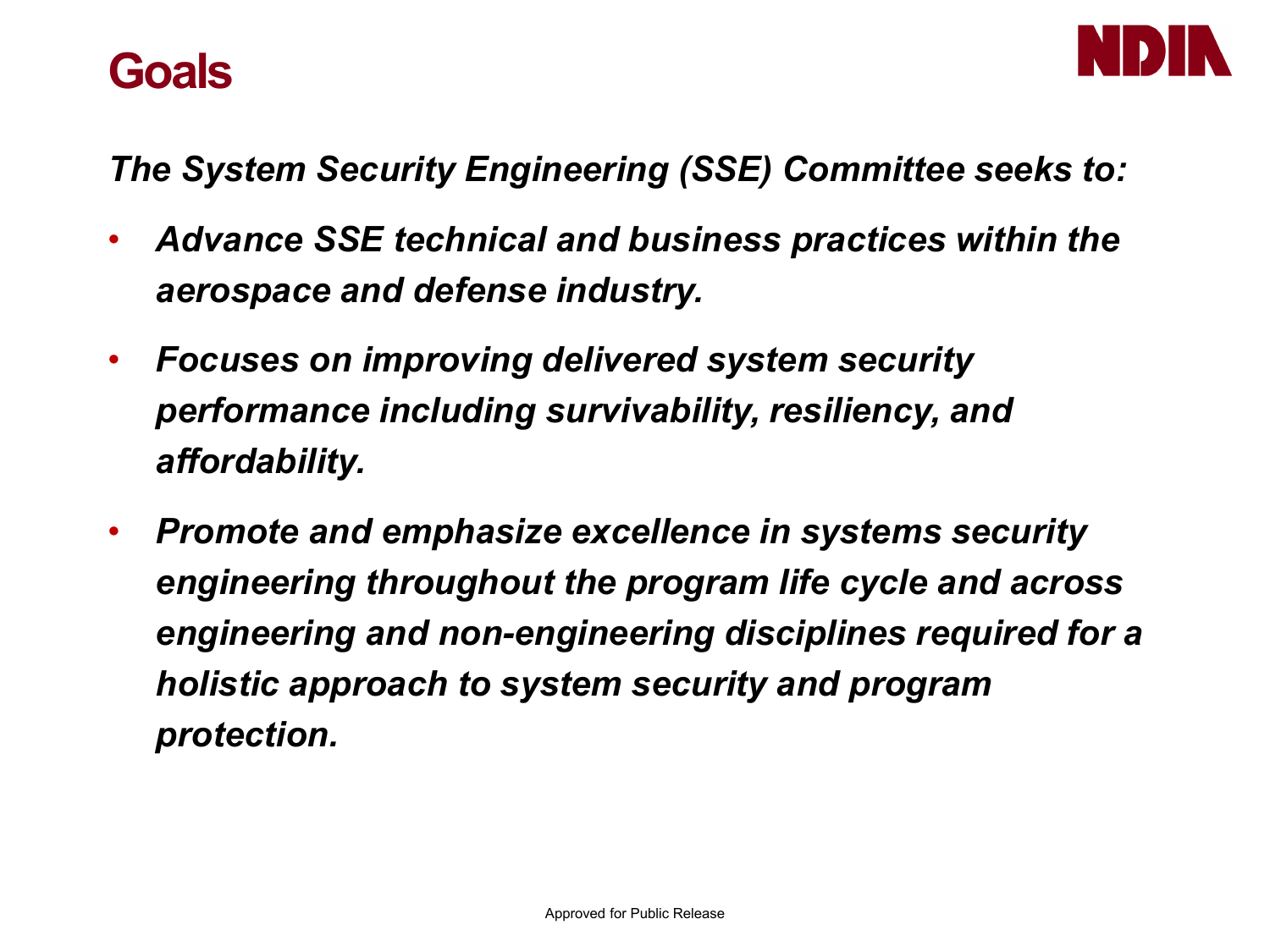# **Objectives**



- *Lead projects in areas that challenge the role and responsibility unique to System Security Engineering.*
	- *Projects may include but are not limited to providing a system security engineering industry perspective on draft or current System Security Engineering relevant government policies, government instructions, industry standards, industry best practices, customer requirements, risk management, etc.*
- *Support security specialty projects and initiatives by providing a system security engineering perspective that directly effects and interfaces with system security engineering.*
- *Encourage and promote the advancement, education, and skill development of the role of system security engineering.*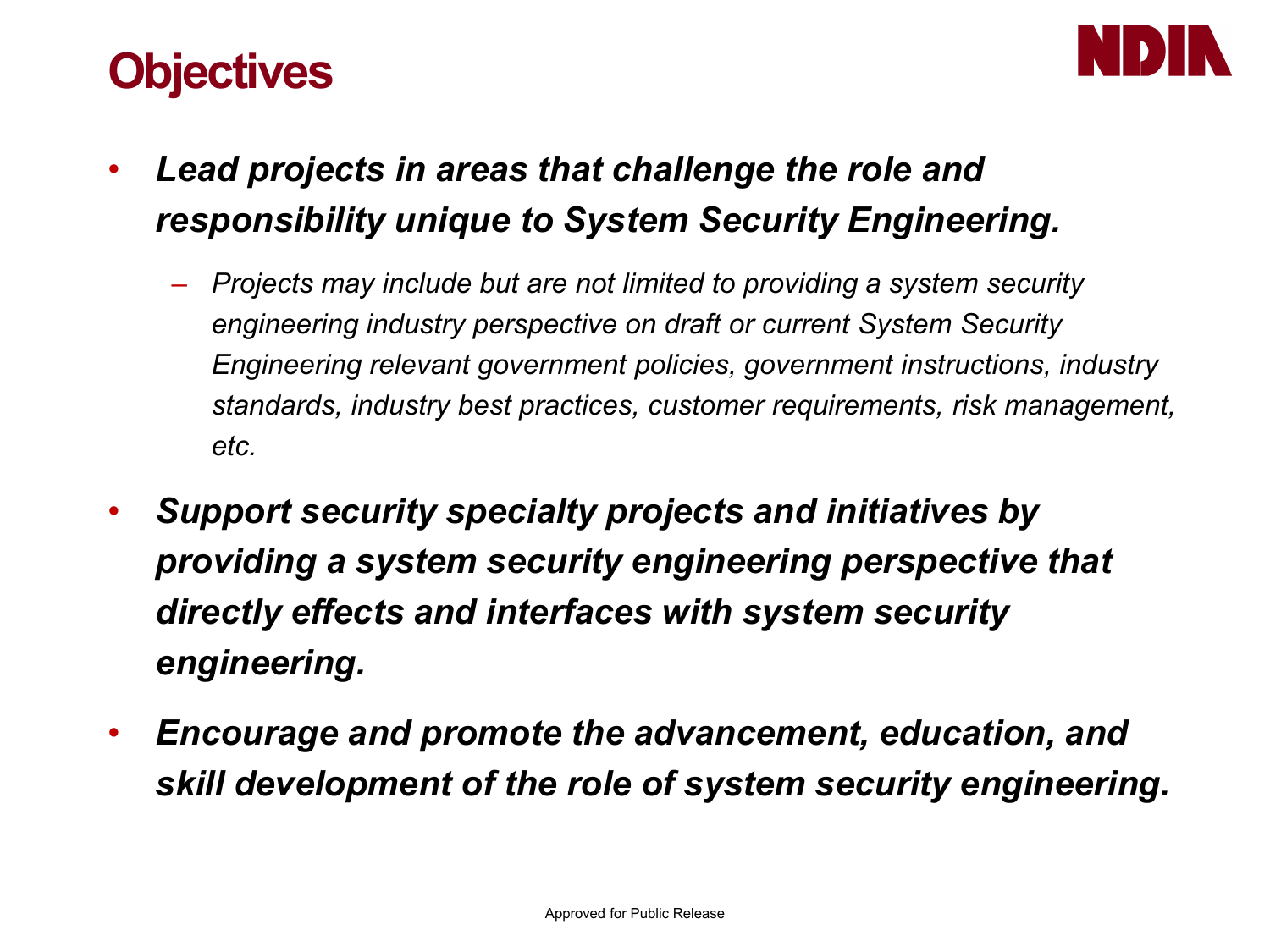# **How do we operate?**



NDIA Systems Engineering Division (SED) Planning meeting in December. Attended by OSD & Services Executive Leaders & NDIA SED Committee Chairs OSD & Services communicate their plans and priority needs for the next year.

Committee Chairs work with their committee to draft a list of priority challenges & candidate projects.

1st meeting of the year, present both the Government SSE challenges and Industry SSE challenges.

The Committee then reviews and proposes projects to address the challenges / needs.

This process establishes the plan for the year. However as opportunities and needs are presented throughout the year, the committee has the opportunity to consider updating the plan.

The SSE Committee typically meets the afternoon of the NDIA Systems Engineering Divisional meetings which are posted on the NDIA Systems Engineering website. We also send out an e-mail to NDIA SSE Committee members so please let us know if you'd like to be added to the committee email list.

**We welcome and encourage participation at all skill levels.** 

**Welcome and highly encourage committee members to lead projects and foster collaboration with other security specialty committees and working groups.** 

**\*\*\* The number of projects, workshops, collaborations etc. along with the depth, quality, and level of rigor is dependent on the committee members commitment.**